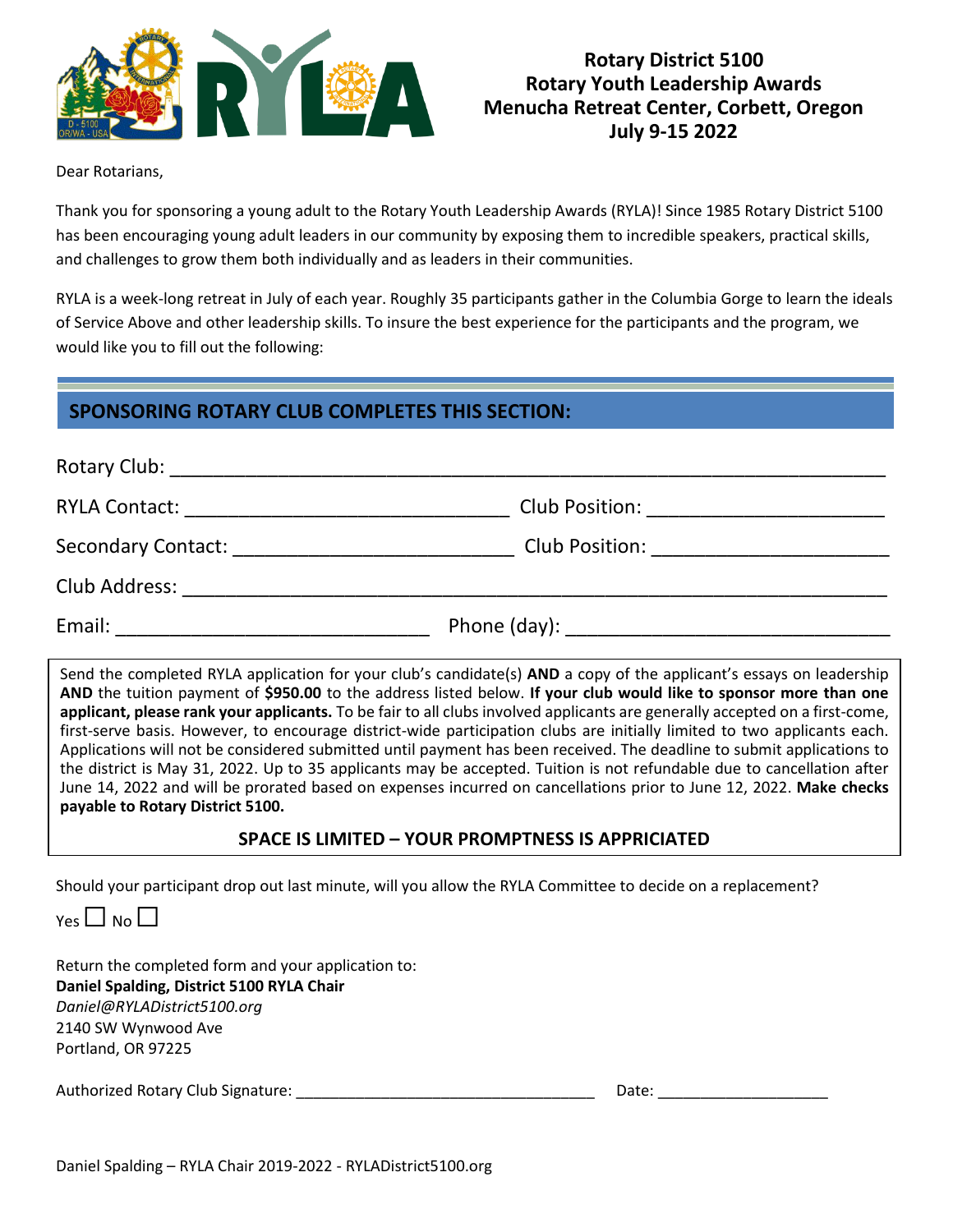

**Rotary District 5100 Rotary Youth Leadership Awards Menucha Retreat Center, Corbett, Oregon July 9-15, 2022**

# **APPLICATION**

### **APPLICANT MUST BE BETWEEN 21 AND 32 YEARS OF AGE ON JULY 9, 2022.**

|    | Name:                                                                                                                                                  |                                                         |                  | Gender:                                                                                                 |
|----|--------------------------------------------------------------------------------------------------------------------------------------------------------|---------------------------------------------------------|------------------|---------------------------------------------------------------------------------------------------------|
|    | (Last),                                                                                                                                                | (First),                                                | (Middle Initial) |                                                                                                         |
|    | Preferred Name (for nametag):                                                                                                                          |                                                         |                  | Date of Birth:                                                                                          |
|    | <b>Email Address:</b>                                                                                                                                  |                                                         |                  | T-Shirt Size (unisex):                                                                                  |
|    | Cell Phone:                                                                                                                                            | Work Ph.:                                               |                  | Other Ph.:                                                                                              |
|    | <b>Contact Method:</b>                                                                                                                                 |                                                         |                  |                                                                                                         |
|    | Home Address:                                                                                                                                          |                                                         |                  |                                                                                                         |
|    | Name of School and/or Business:                                                                                                                        |                                                         |                  |                                                                                                         |
|    | Year in school and major and/or Job Title:                                                                                                             |                                                         |                  |                                                                                                         |
|    | REFERENCES - List two references who can describe you and your leadership abilities:                                                                   |                                                         |                  |                                                                                                         |
| 1. | Name:                                                                                                                                                  |                                                         |                  | <b>Phone Contact:</b>                                                                                   |
|    | Address:                                                                                                                                               |                                                         |                  |                                                                                                         |
|    | Relationship:                                                                                                                                          |                                                         |                  |                                                                                                         |
| 2. | Name:                                                                                                                                                  | <u> 1989 - Johann Barnett, fransk politik (d. 1989)</u> |                  | <b>Phone Contact:</b>                                                                                   |
|    | Address:                                                                                                                                               |                                                         |                  |                                                                                                         |
|    | Relationship:                                                                                                                                          |                                                         |                  |                                                                                                         |
|    | PERSONAL HEALTH AND MEDICAL FORM                                                                                                                       |                                                         |                  |                                                                                                         |
|    | Health / Accidental Insurance Company:<br><b>Policy Number:</b><br>Do you have any special medical condition(s) or allergies? If Yes, please describe: |                                                         |                  |                                                                                                         |
|    |                                                                                                                                                        |                                                         |                  |                                                                                                         |
|    | Do you have special dietary needs or restrictions (including vegetarian, vegan, etc.) if Yes, please<br>describe:                                      |                                                         |                  |                                                                                                         |
|    |                                                                                                                                                        |                                                         |                  | <b>EMERGENCY CONTACTS-</b> Close personal contacts that can make medical decisions for you (Who are not |

attending RYLA). All sections are required.

| 1. | Name:<br>Email:<br>Cell Phone: | Relationship:<br>Home Phone:<br>Work Phone: |
|----|--------------------------------|---------------------------------------------|
| 2. | Name:                          | Relationship:                               |
|    | Email:                         | Home Phone:                                 |
|    | Cell Phone:                    | Work Phone:                                 |

**APPLICATION DUE TO DISTRICT MAY 31, 2022. CLUBS SET EARLIER DEADLINES.**